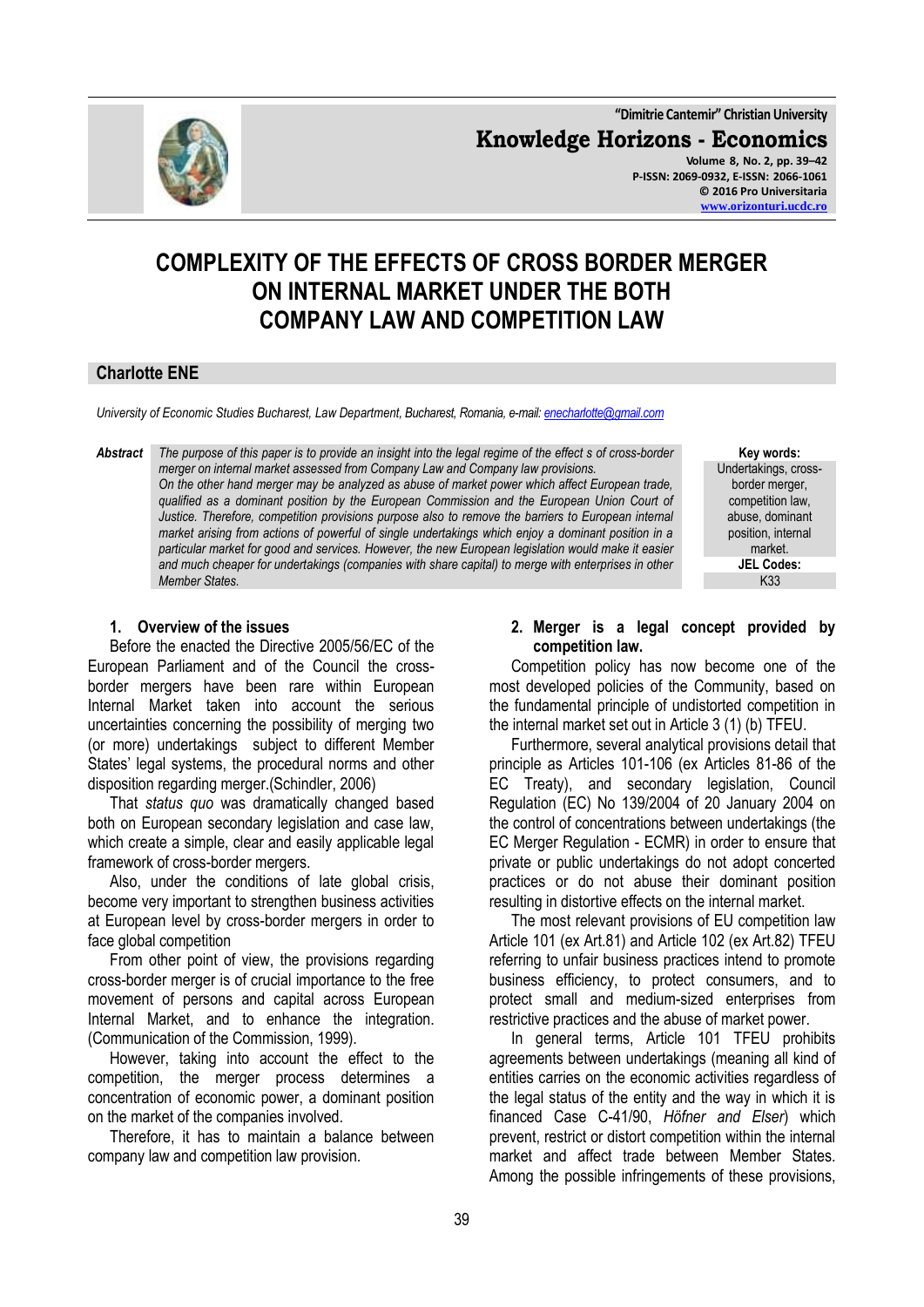market sharing and price-fixing represent the two most damaging restrictions of competition.

Article 102 TFEU provides that any abuse by a dominant undertaking in the internal market shall be prohibited as incompatible with the internal market, affecting trade between Member States.

The Lisbon Treaty does not contain express provisions referring to the mergers. Although both Article 102 and Article 101 TFEU have been used as a means of controlling mergers, their usefulness in this context has now been to a large extent overtaken by the Merger Control Regulation.

However, mergers which do not fall within the purpose of the regulation may still breach those articles. (Berry, Hargreaves, 2007)

In 1989 the European Union Council adopted a long-standing Commission proposal for a Regulation on the control of concentrations of undertakings: Regulation no.4064/89. Subsequently this regulation has been replaced by the EC Merger Regulation 139/2004 (ECMR) which provides that the concept of concentration implies mergers, acquisitions and "full function" joint ventures. Thus, a transaction represent a concentration when it involves "a lasting change in the control of the undertakings concerned and therefore in the structure of the market."(Recital 20 ECMR)

According to the Articles 1(2) and 1(3) of the Regulation a concentration have a community dimension when the participating undertaking meet specified thresholds of turnover. In this case is applicable the principle of the "one-stop shop" whereby concentrations falling within the regulation requirements have to be notified only to the European Commission, thus preventing the multiple filings in different Member States.

Under Article 9 the concentration will be referred to the authority of the Member State which represents a "distinct market" meaning the market where the competition was significantly affected. Member States also may request the Commission to examine a concentration affecting trade between Member States (Article 22 of regulation).

Moreover, the parties themselves can request by reasoned submission prior to notification, a referral to the Commission where the concentration is subject of the review under the national competition law of at least 3 Member States or significantly affects competition in a market within a Member State.

The Member State concerned has 15 days to express their agreement or disagreement with referral. Under Article 21(4) of the regulation, Member States may take appropriate measures to protect other legitimate interests than those stipulated by regulation.

The Court of Justice of the European Union (CJEU) applied for the first time the provisions of the Article 102 TFEU to a merger occurred in Case 6/72, *Europemballage Corp. and Continental Can Co. Inc. v. Commission*. ECJ ruled that a merger is considered to fall within the definition of a concentration when the merged dominant undertakings eliminate competition in relevant market.

The economic concentration could be under specific circumstances assessed as an abuse of a dominant position.

Firstly, in Case 27/76 *United Brands v. Commission*, the CJEU defined dominant position as a "position of economic strength enjoyed by an undertaking which enables it to prevent effective competition being maintained on the relevant market by giving it the power to behave to an appreciable extent independently of its competitors, customers, and ultimately, of its consumers."

Dominance has to be examined in relation to the key factors of the relevant market, namely the relevant product market and the geographic market. (Horspool, Humphreys, 2006)

Once the relevant market has been identified, it has to analyze whether the undertaking occupies a dominant position in that market, taking into account the market share controlled by that undertaking, which has to be substantial.

Secondly, CJEU established in Case 85/76 *Hoffmann-La Roche*, that abuse of a dominant position consists in practices of dominant undertaking which affect the structure of the relevant market because the competition become weakened or is reduced. In summary, there are two categories of abuses: anticompetitive abuse (which exclude competitor from the relevant market by reducing competition) and exploitative abuses (dominant undertaking exploits its market power). (Horspool, Humphreys, 2006)

In practice, merger represents one of the main ways of settled economic concentration in view of the competition provisions. (Ene, 2009)

From this point of view, merger represents the union of two or more independent businesses into one in order to increase economic profitability and efficiency; and there are several types such as,

- merger by fusion occurs when two or more independent undertakings to unite in a new enterprise and cease to exist as separate businesses;

- merger by absorption occurs when a undertaking is embedded by another which preserves its legal capacity, while the first cease to exist as a legal entity;

- *de facto* merger is a combination of two or more independent undertakings creating a group which acts as a single business. All those forms of merger operations may generate a concentration with a Community dimension.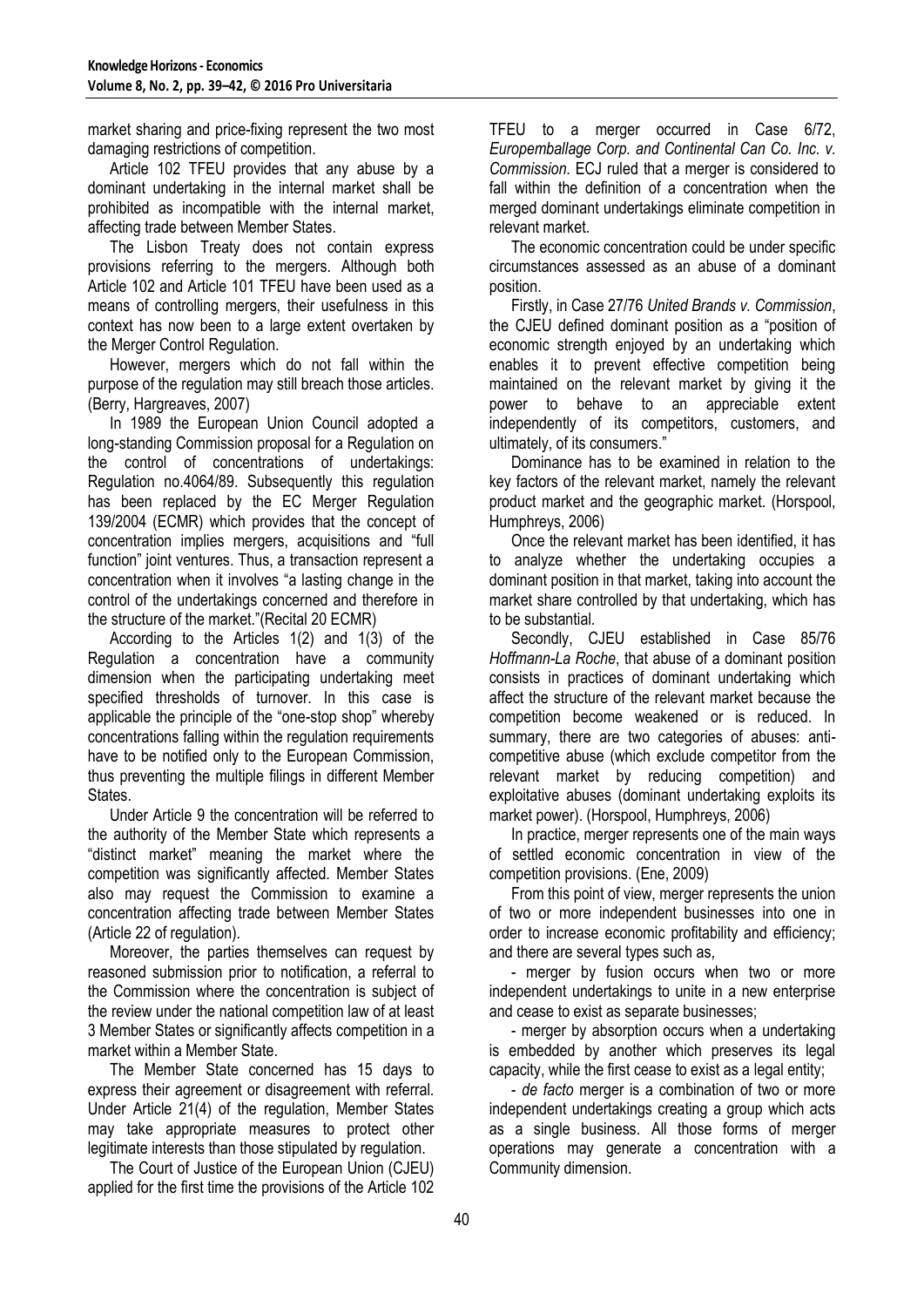In order to determine the impact of a concentration on competition in the common market, it is appropriate to take account of any substantiated and likely efficiencies put forward by the undertakings concerned. (Recital 29 ECMR)

### **3. Merger is a legal concept provided by company law.**

From Company Law point of view, the cross-border merger is a form of transformation of companies.

Also, merger operations constitute "particular methods of exercise of the freedom of establishment, important for the proper functioning of the internal market, and are therefore amongst those economic activities in respect of which Member States are required to comply with the freedom of establishment laid down by Article 43 EC". (SEVIC Case)

At EU level, the cross-border merger is governed by Directive 2005/56/EC of the European Parliament and of the Council of 26 October 2005 on cross-border mergers of limited liability companies, (so-called the Tenth Directive) and the principles established by CJEU

According to Article 2, para.2 of Tenth Directive, merger is that operation whereby

"a) one or more companies, on being dissolved without going into liquidation, transfer all their assets and liabilities to another existing company, the acquiring company, in exchange for the issue to their members of securities or shares representing the capital of that other company and, if applicable, a cash payment not exceeding 10 % of the nominal value, or, in the absence of a nominal value, of the accounting par value of those securities or shares,

b) two or more companies, on being dissolved without going into liquidation, transfer all their assets and liabilities to a company that they form, the new company, in exchange for the issue to their members of securities or shares representing the capital of that new company and, if applicable, a cash payment not exceeding 10 % of the nominal value, or in the absence of a nominal value, of the accounting par value of those securities or shares; or

c) a company, on being dissolved without going into liquidation, transfers all its assets and liabilities to the company holding all the securities or shares representing its capital."

A transnational merger implies the involvement of the undertakings formed based on at least two different national laws and governed by those laws of different Member States, and also having their registered office, central administration or principal place of business within the Internal Market.

Thus, one of the most important effects of the crossborder merger is change the nationality of the resulting company, without winding up it.

Transnational merger might become the most simple and effective way for companies to move freely around of Internal Market preserving their identity and without interrupting their legal capacity.

# **4. Conclusions**

In essence, the cross-border merger is a complex operation with many consequences on the very integrated Internal Market. This situation needs a clear and harmonized legal framework, which covers all the sensitive aspects implied by such transnational merger.

From regional policy point of view, merger may lead to the rationalization of existing undertakings, and a spur for management to perform efficiently. (Easterbrook, Fischel, 1991)

A government may choose to use merger policy as one means of maintaining a balanced distribution of wealth and job opportunities around the country. (Craig, de Burca, 2015)

# **References**

Bavasso, A. (2005) *The role of Intent under Article 82*, European Competition Law Review, vol.32, no.1/2005

Berry, E. and Hargreaves, S. (2007), *European Union Law,* Oxford University Press

Craig, P. and de Burca, G. (2015), *EU Law, Text, Cases and Material,* Oxford University Press

Easterbrook, F. and Kaplan, R.S. and Fischel, D. (1991), *The proper role of a target's management in responding to a tender offer*, Harvard Law Review*,* vol.94, no.2/1991,

Ene, Ch.(2009) *Considerations concerning the provisions of European Union Law regarding the merger*, research paper presented at the AMIS Conference on June 2009,

Horspool, M. and Humphreys, M. (2006), *European Union Law*, New York: Oxford University Press

Schindler,C.Ph., (2006), *Cross-Border Mergers in Europe –Company Law is catching up! Commentary on the ECJ's Decision in SEVIC Systems AG*, 1 ECFR 109/2006,

Stoica,F.C., Ene,Ch., (2016), *Business Law Business Organisations*, ASE Publishing House, Bucharest,

Law on companies no.31/1990,

Consolidated versions of the Treaty on European Union and the Treaty on the functioning of the European Union, [2010] OJ C-83/47,

Directive 2005/56/EC of the European Parliament and of the Council of 26 October 2005 on cross-border mergers of limited liability companies, (the Tenth Directive) [2005] OJ L-310/1,